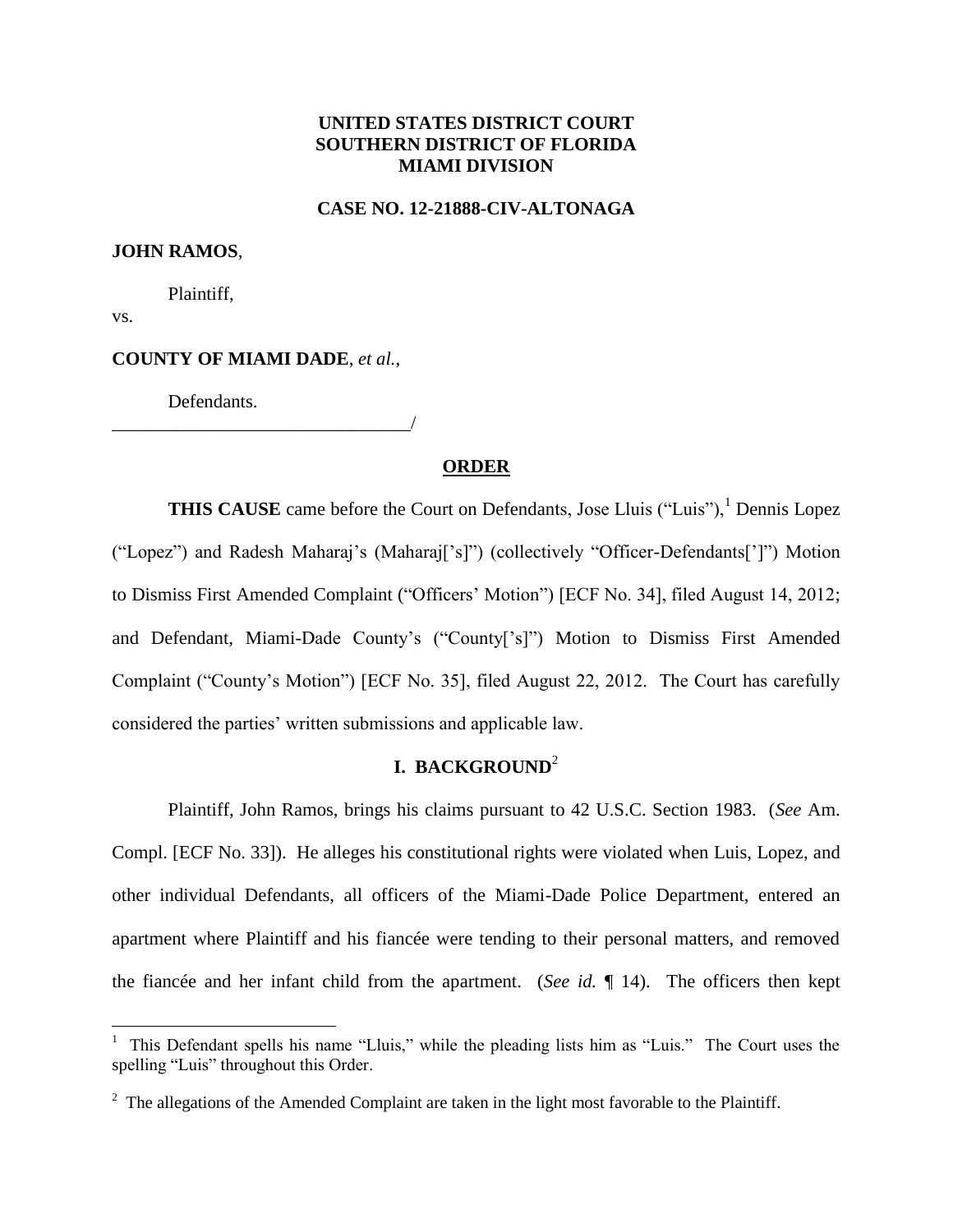Plaintiff in the apartment against his will, and began beating Plaintiff about his body. (*See id.*). Specifically, the officers "with great force, punched, kicked, beat and struck Plaintiff countless times including on his head, face, torso, and extremities for approximately 5-10 minutes," and "[w]ith excessive force, beat Plaintiff to the ground, and then placed handcuffs on Plaintiff so tight to cause Plaintiff extreme pain and discomfort." (*Id.* ¶¶ 14 a), b)).

While Plaintiff was being beaten, Maharaj stood by and did nothing to try to stop the relentless assault upon Plaintiff. (*See id.* ¶ 21 b)). Moreover, Maharaj aided and abetted the Officer-Defendants when Plaintiff remained outside the apartment, and prevented Plaintiff's fiancée from calling police and fire rescue. (*See id.* ¶¶ 5, 15, 16). Once Lopez, Luis, and the other named individual Defendants finished the beating, Lopez and/or Luis<sup>3</sup> removed Plaintiff's blood-soaked clothes from Plaintiff, exited the apartment, obtained a Hazmat bag from a Miami-Dade Fire Department official, placed the clothes in the bag, and disposed of it to conceal the evidence. (*See id.* ¶ 17).

The arrest, detention, and beating were accomplished by the Officer-Defendants while they acted under color of state law. (*See id.* ¶ 5). The Officer-Defendants "acting individually and part of the overall goals of the Defendants to violate Plaintiff's constitutional rights [sic]." (*Id.* ¶ 18). Lopez, Luis, and/or Maharaj caused Plaintiff to be transported to the county jail where he was detained, confined, and criminally charged with serious felony offenses. (*See id.* ¶ 19). The Officer-Defendants wrote false police reports, as at no time did Plaintiff take any action

 $\overline{a}$ 

<sup>&</sup>lt;sup>3</sup> The Amended Complaint includes three other named officers, Defendants Jose Aragu, John Villar, and Anthony Rodriguez, in many of the alleged actions described. Because these three Defendants have not yet been served with process nor appeared, and the Motions do not address the sufficiency of the allegations concerning them, the Court's summary of Plaintiff's allegations omits further references to them.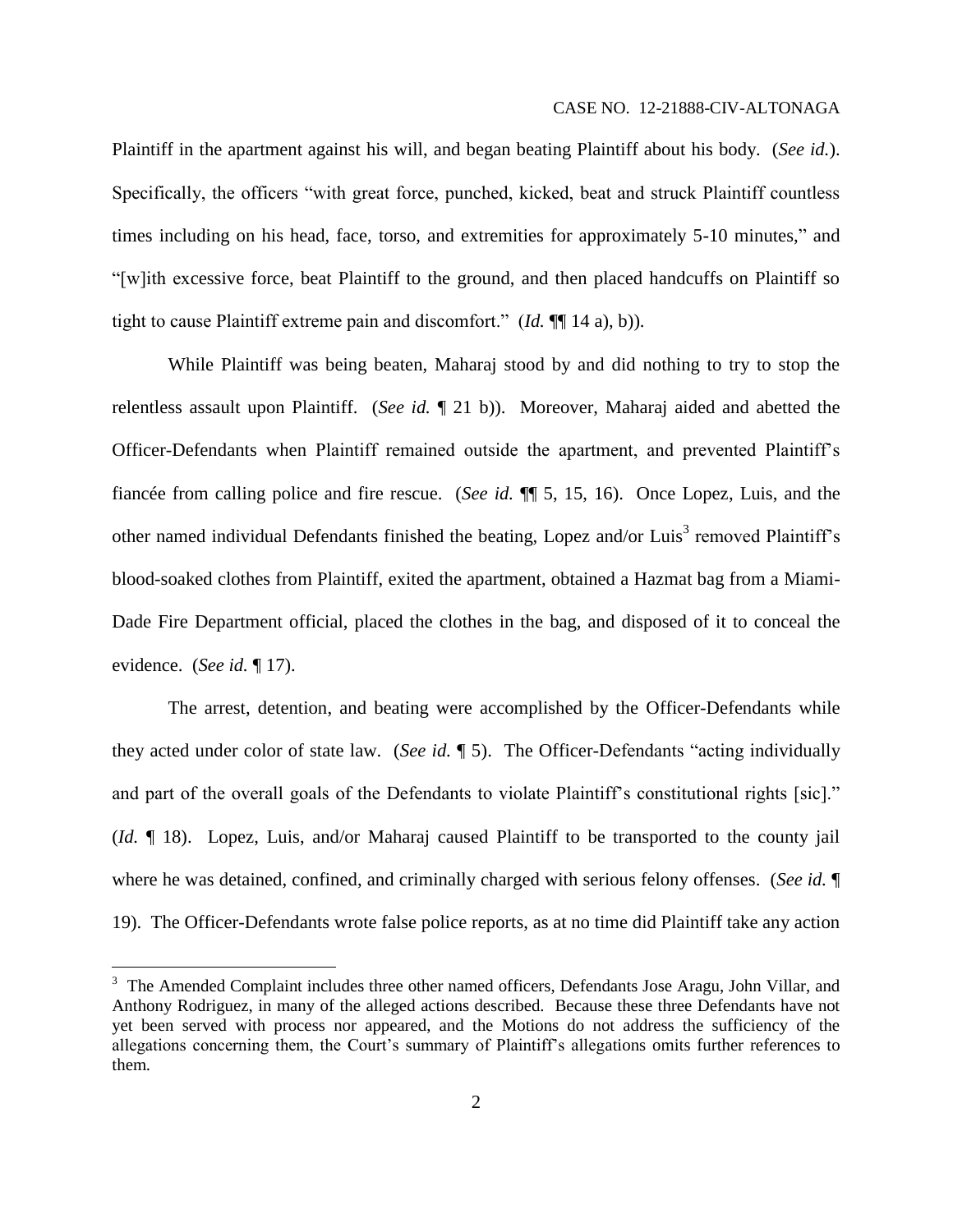that would cause Defendants to believe he was resisting arrest or committing any crime which required the use of force. (*See id.* ¶¶ 22, 24). Plaintiff "prevailed on the serious and bogus criminal charges brought by the Defendants by the State Prosecutor dismissing the criminal charges" brought against Plaintiff. (*Id.* ¶ 6).

Plaintiff now brings a seven-count Amended Complaint seeking an amount not less than \$3,000,000.00 in damages. (*See id.* ¶ 25). According to its title, the First Claim for Relief is brought pursuant to section 1983 for false arrest by Lopez and Maharaj (*see id.* 7), although within the body of the First Claim for Relief Luis is included. The Second Claim for Relief is brought pursuant to section 1983 for a violation of the Fourth Amendment due to the use of excessive force by Lopez and Maharaj. (*See id.* 9). Again, Plaintiff omits reference to Luis in the title of the Second Claim but includes Luis in the body of the Claim. The Third Claim for Relief is for conspiracy by Lopez and Maharaj to commit a violation of section 1983, that is, the Fourth Amendment violation arising from the use of excessive force. (*See id.* 11). Luis is omitted from the title of the Third Claim but is included in the substance of the Claim for Relief. The Fourth Claim for Relief is for conspiracy by Lopez, Luis, and Maharaj to violate the Fourth Amendment by Plaintiff's illegal arrest. (*See id.* 13). The Fifth Claim for Relief is a "Pendant [sic] State Claim" of false arrest and false imprisonment against the County, Lopez, Luis, and Maharaj. (*Id.* 15–16). The Sixth Claim for Relief is a "Pendant [sic] State Claim," entitled "Alternative claim for Negligence," stated against the County. (*Id.* 17–18). The Seventh Claim for Relief is a "Pendant [sic] State Claims [sic]" for assault and battery against Lopez and Luis. (*Id.* 18).

The Officer-Defendants request dismissal of the First, Second, Fourth, Fifth, and Seventh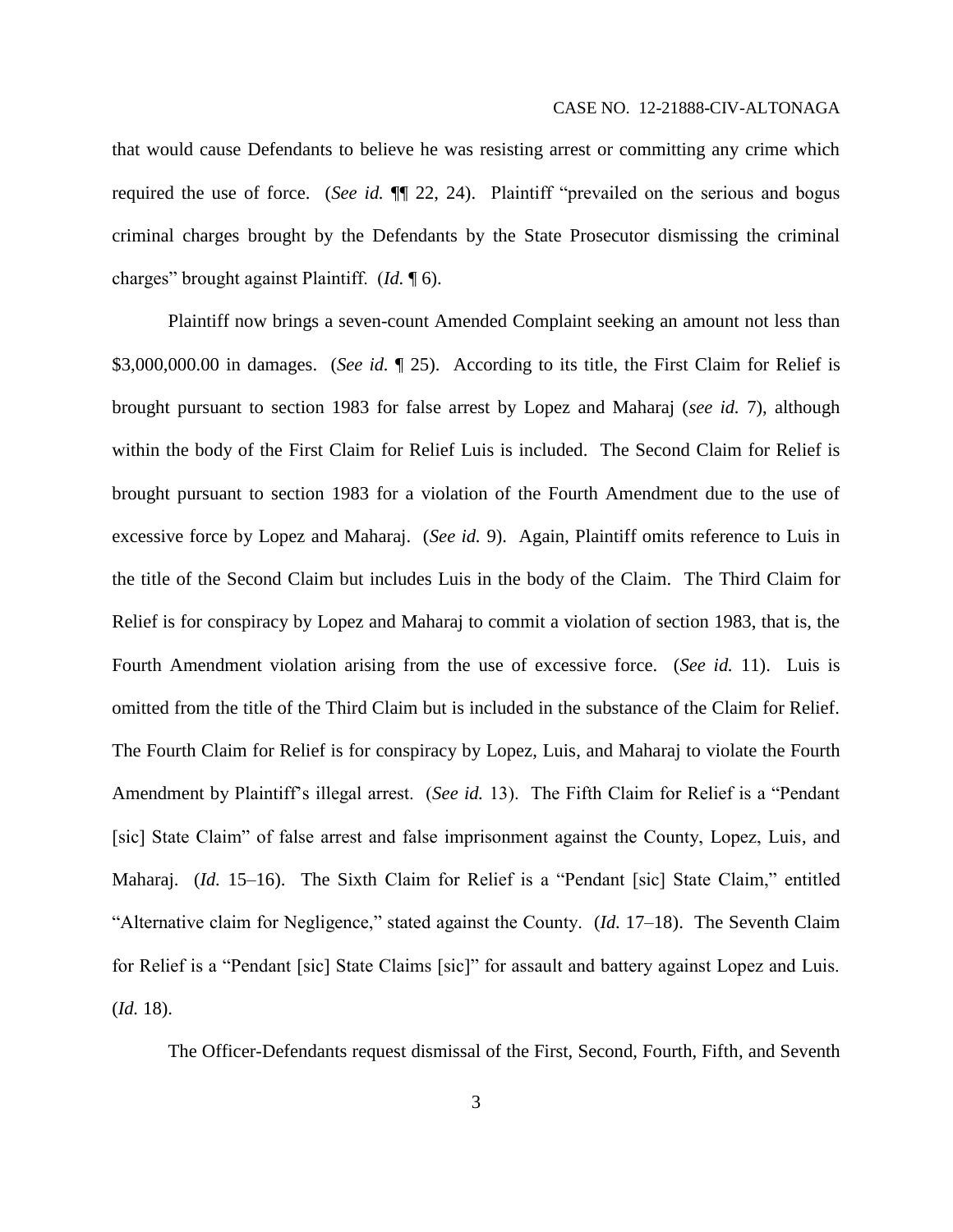Claims because they fail to specify what each Defendant did. (*See* Officers' Mot.  $2<sup>4</sup>$ ). They seek dismissal of the Fifth Claim of false arrest as "[t]here was only one arresting officer and one officer who signed the reports and affidavit [sic] not all the individual defendants." (*Id.*). Lastly, they maintain the Third and Fourth Claims of conspiracy should be dismissed on the basis of the "doctrine of intracorporate conspiracy." (*Id.*). For its part, the County seeks a dismissal of the false arrest claim stated in the Fifth Claim for Relief on the basis of the County's statutory immunity under Section 768.28 of the Florida Statutes. (*See* County's Mot. 1). And as to the Sixth Claim of negligence, the County maintains that should be dismissed as entirely conclusory and because it is barred by the County's sovereign immunity. (*See id.*).

#### **II. STANDARD**

"To survive a motion to dismiss, a complaint must contain sufficient factual matter, accepted as true, to 'state a claim to relief that is plausible on its face.'" *Iqbal*, 129 S. Ct. at 1949 (quoting *Twombly*, 550 U.S. at 570). Although this pleading standard "does not require 'detailed factual allegations,' . . . it demands more than an unadorned, the-defendant-unlawfully-harmedme accusation." *Id.* (quoting *Twombly*, 550 U.S. at 555). Pleadings must contain "more than labels and conclusions, and a formulaic recitation of the elements of a cause of action will not do." *Twombly*, 550 U.S. at 555. Indeed, "only a complaint that states a plausible claim for relief survives a motion to dismiss." *Iqbal*, 129 S. Ct. at 1950 (citing *Twombly*, 550 U.S. at 556). To meet this "plausibility standard," a plaintiff must "plead[] factual content that allows the court to draw the reasonable inference that the defendant is liable for the misconduct alleged." *Id.* at

 $\overline{a}$ 

<sup>&</sup>lt;sup>4</sup> The Court uses the pagination supplied by the CM/ECF system as the Officer-Defendants did not number the pages in their Motion or Reply.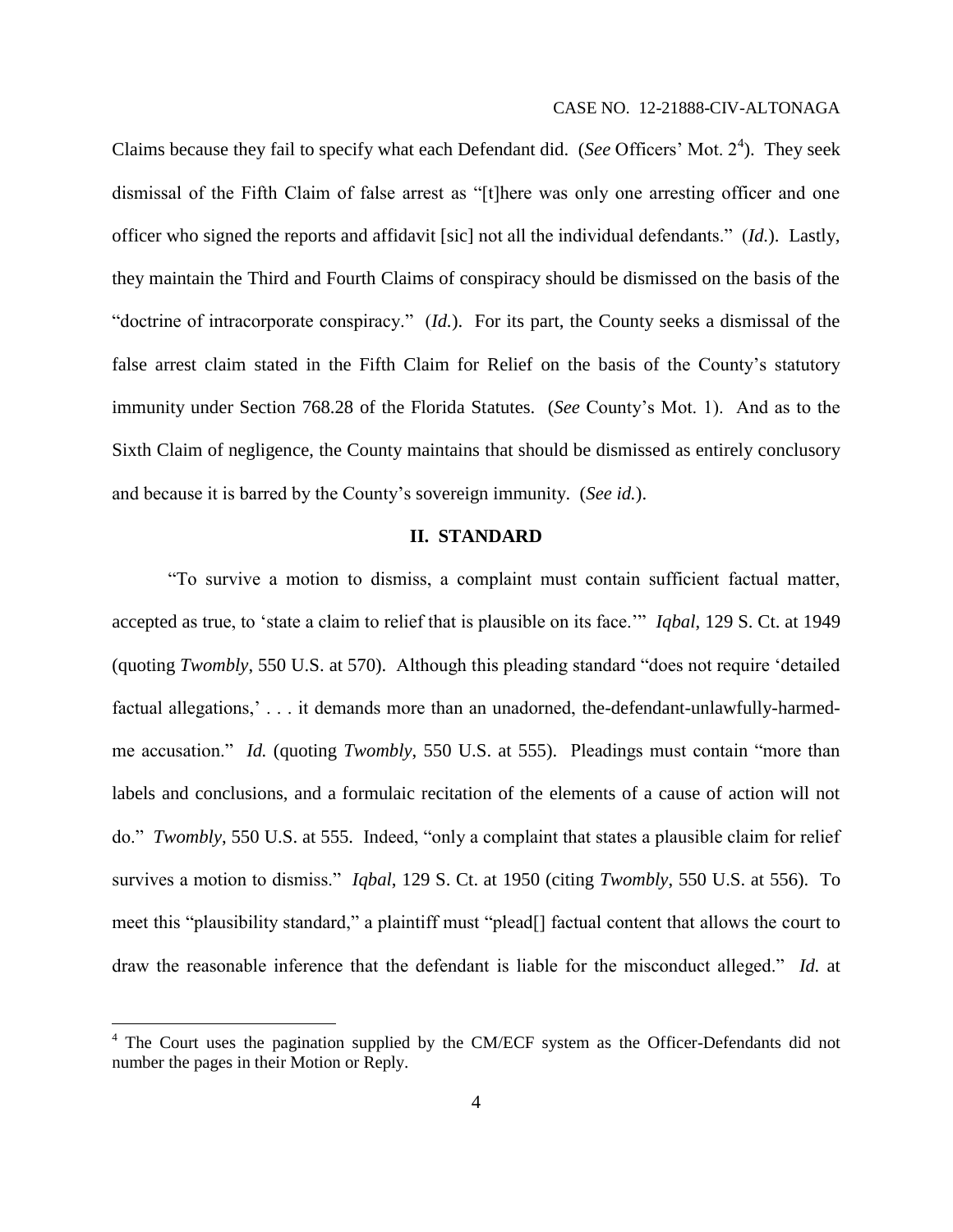1949 (citing *Twombly*, 550 U.S. at 556). When reviewing a motion to dismiss, a court must construe the complaint in the light most favorable to the plaintiff and take the factual allegations therein as true. *See Brooks v. Blue Cross & Blue Shield of Fla., Inc.*, 116 F.3d 1364, 1369 (11th Cir. 1997).

## **III. ANALYSIS**

## **A. The Officer-Defendants' Motion**

The Officer-Defendants seek dismissal of the Amended Complaint for three reasons: (1) the claims asserted in the First, Second, Fourth, Fifth, and Seventh Claims for Relief fail to contain factual allegations showing what each of the individual Officer-Defendants did to Plaintiff; (2) all claims for false arrest must be dismissed as "[t]here was only one arresting officer and one officer who signed the reports and affidavit [sic] not all the individual defendants," and the claims lack specificity as they do not state what Plaintiff was arrested for or what was the falsification supplied (Officers' Mot. 2); and (3) the conspiracy claims in the Third and Fourth Claims must be dismissed on the basis of the intracorporate conspiracy doctrine. (*See id.* 2). These arguments are addressed below.

## 1. Sufficiency of the Allegations Against the Officer-Defendants

The Officer-Defendants complain that because the Amended Complaint does not specify what exactly each individual Defendant did to Plaintiff during the course of his illegal detention and beating, it fails to give them adequate notice and the opportunity to seek a dismissal on the basis of qualified immunity. Federal Rule of Civil Procedure 8(a) requires "a short and plain statement of the claim showing that the pleader is entitled to relief*.*"FED. R. CIV. P. 8(a). Under this rule, when a complaint alleges that multiple defendants are liable for multiple claims, courts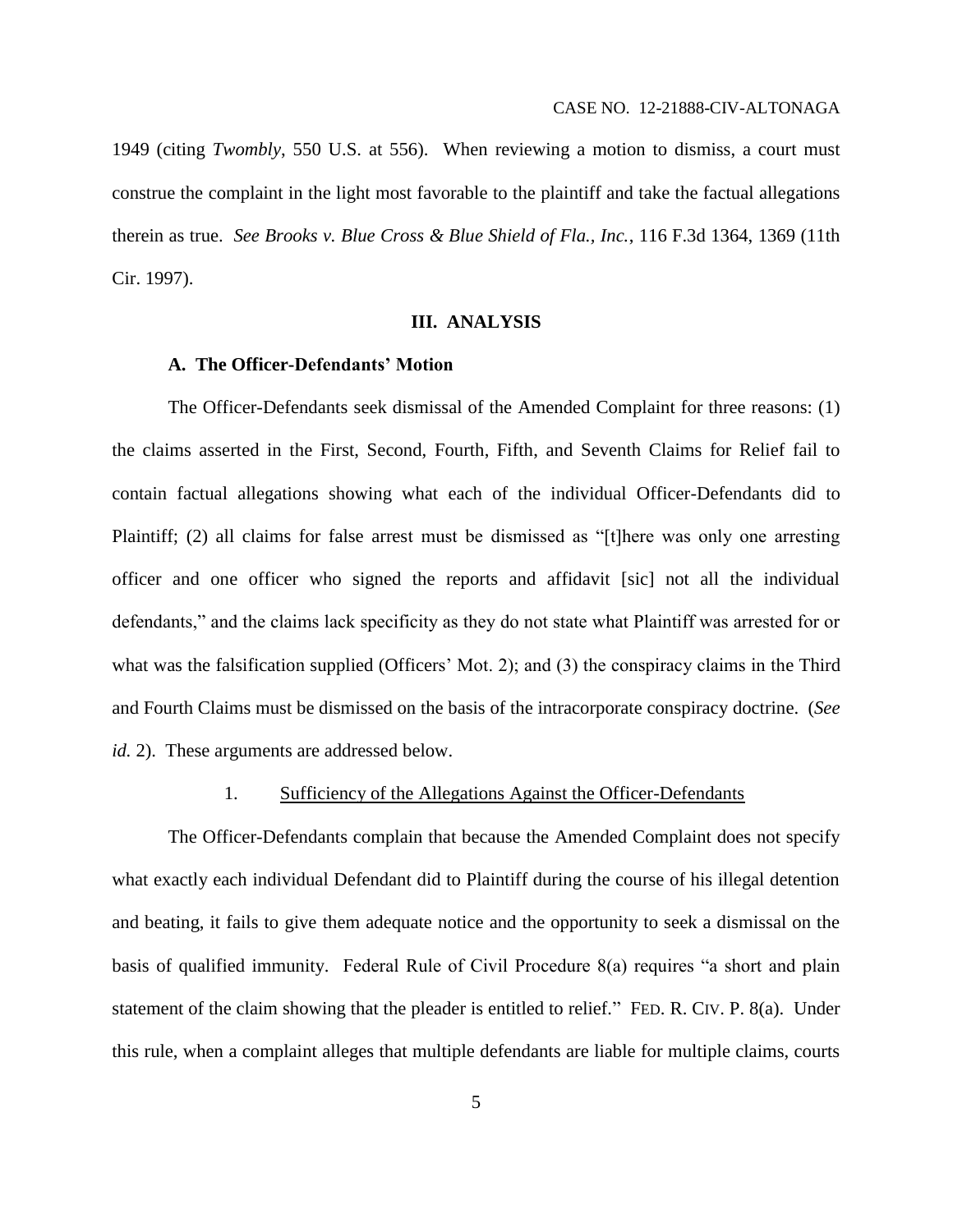#### CASE NO. 12-21888-CIV-ALTONAGA

must determine whether the complaint gives fair notice to each defendant. *See Atuahene v. City of Hartford*, 10 F. App'x 33, 34 (2d Cir. 2001). Although a complaint against multiple defendants is usually read as making the same allegation against each defendant individually, *Crowe v. Coleman*, 113 F.3d 1536, 1539 (11th Cir. 1997), "[f]actual allegations must be enough to raise a right to relief above the speculative level." *Twombly*, 550 U.S. at 555 (citation omitted). "Accordingly, at times, a plaintiff's 'grouping' of defendants in a complaint may require a more definite statement. *George & Co. v. Alibaba.com, Inc*., No. 2:10-cv-719-FtM-29DNF, 2011 WL 6181940, at \*2 (M.D. Fla. Dec. 13, 2011) (citations omitted). Indeed, a complaint that "lump[s] all the defendants together in each claim and provid[es] no factual basis to distinguish their conduct" fails to satisfy Rule 8. *Lane v. Capital Acquisitions & Mgmt. Co*., No. 04-60602 CIV, 2006 WL 4590705, at \*5 (S.D. Fla. Apr. 14, 2006); *see also DeSisto Coll., Inc. v. Line*, 888 F.2d 755, 764 (11th Cir. 1989) (affirming the district court's decision to sanction plaintiff's counsel when the plaintiff's third amended complaint did not comply with the district court's order requiring the plaintiff to separate the counts for the defendants' actions taken in their individual capacity from those taken in their official capacity); *Appalachian Enters., Inc. v. ePayment Solutions, Ltd*., No. 01 CV 11502(GBD), 2004 WL 2813121, at \*7 (S.D.N.Y. Dec. 8, 2004) (dismissing complaint that did "not identify any particular defendant that committed any specific act of wrongdoing against plaintiff" because the complaint "simply attribute[d] the wrongful acts as being committed collectively by the seventeen defendants").

To resolve the Officer-Defendants' first contention, then, the Court must determine whether the pleading here satisfies Rule 8 or requires a "more definite statement." *George*, 2011 WL 6181940, at \*2. The Court generally observes that the Officer-Defendants' characterization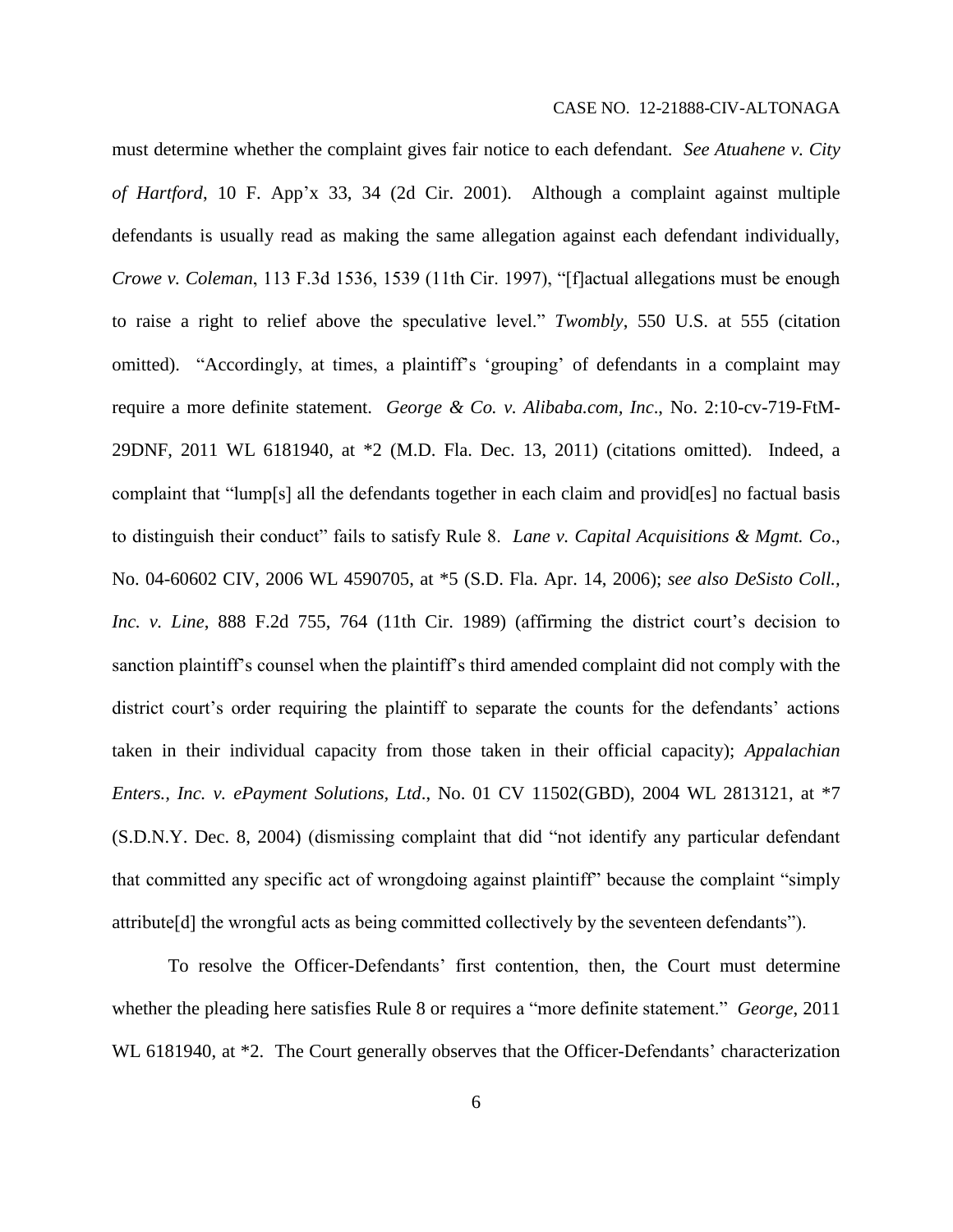#### CASE NO. 12-21888-CIV-ALTONAGA

of the Amended Complaint is accurate — Plaintiff alleges claims against the Officer-Defendants without specifying factual allegations as to each defendant except as to Maharaj, for whom specificity is provided. Nevertheless, the Amended Complaint, fairly read, gives notice to Luis and Lopez that both of them caused Plaintiff to be detained and beaten without legal justification (*see* Am. Compl. ¶ 21 a)); both "punched, kicked, beat and struck Plaintiff countless times on his head, face, torso, and extremities" (*id.*  $\P$  21 b)); and both wrote false reports stating Plainitff had committed felony crimes (*see id.* ¶ 22). This manner of pleading creates no ambiguities and is permitted. As to Maharaj, the Amended Complaint clearly states that officer stood by and did nothing to try to cause the other officers to cease their relentless assault upon Plaintiff. (*See id.* ¶ 21 b)).

The pleading satisfies *Iqbal* and *Twombly*, and the Officer-Defendants have been provided adequate notice of Plaintiff's claims and what it is each one did.

#### 2. Sufficiency of the False Arrest Claims

The Officer-Defendants' issue with the false arrest claims is hard to decipher from their memoranda. In their Motion, the Officer-Defendants challenge the false arrest claims because only one arresting officer and one officer signed the reports. (*See* Officers' Mot. 2). This is clearly an impermissible argument given that the scope of review on a motion to dismiss is "limited to the four corners of the complaint." *St. George v. Pinellas Cnty.*, 285 F.3d 1334, 1337 (11th Cir. 2002) (citation omitted). After putting this argument to the side, what remains of the Officer-Defendants' issue with the false arrest claims is the same argument about lack of specificity already found to be unpersuasive.

7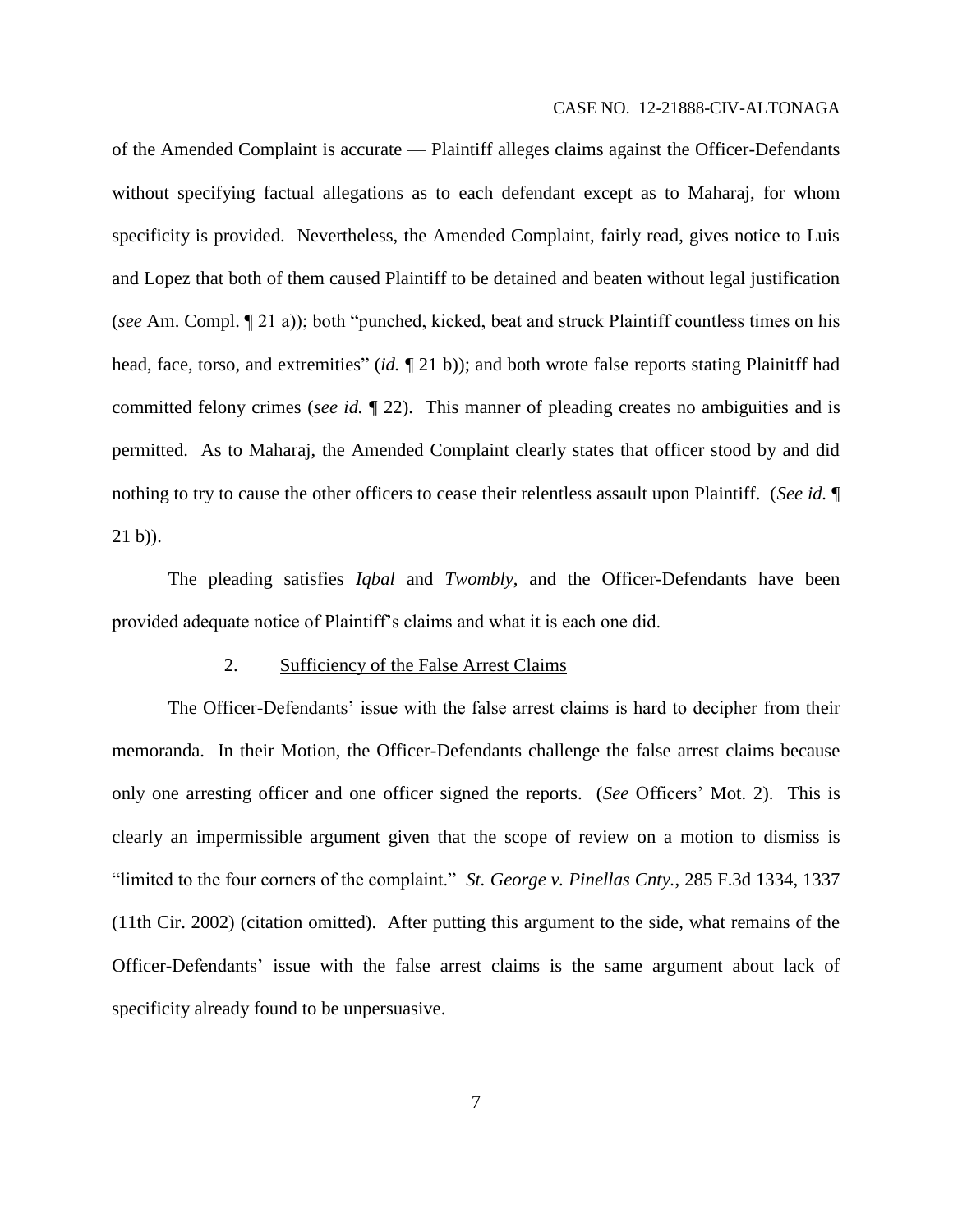## 3. Sufficiency of the Conspiracy Claims

To state a section 1983 claim for conspiracy to violate constitutional rights, a plaintiff must allege "a conspiracy existed that resulted in the actual denial of some underlying constitutional right. . . . The plaintiff attempting to prove such a conspiracy must show that the parties reached an understanding to deny the plaintiff his or her rights." *Grider v. City of Auburn, Ala.*, 618 F.3d 1240, 1260 (11th Cir. 2010) (internal quotation marks and citations omitted). Here, Plaintiff alleges the existence of an agreement between the named Officer-Defendants to violate Plaintiff's constitutional right under the Fourth Amendment to be free of excessive force (Third Claim for Relief) and to be free from unlawful arrest (Fourth Claim for Relief).

Nevertheless, the Officer-Defendants challenge the Third and Fourth Claims for relief on the basis that those claims are barred by the intracorporate conspiracy doctrine, which "holds that a corporation cannot conspire with its employees and corporate employees can not [sic] conspire among themselves when acting in the scope of their employment." (Officers' Mot. 5). All Officer-Defendants are employed by the County, and consequently they insist the intracorporate conspiracy doctrine bars these claims. On the surface the argument has some appeal, as "[u]nder the doctrine of intracorporate conspiracy, 'a corporation cannot conspire with its employees, and its employees, when acting in the scope of their employment, cannot conspire among themselves' because a corporation and its employees are considered to be 'a single legal actor.' The intracorporate conspiracy doctrine also applies to public, governmental entities." Albra v. *City of Fort Lauderdale*, 232 F. App'x 885, 891 (11th Cir. 2007) (citations omitted). And yet, while this is true, courts recognize exceptions to the intracorporate conspiracy doctrine, noting,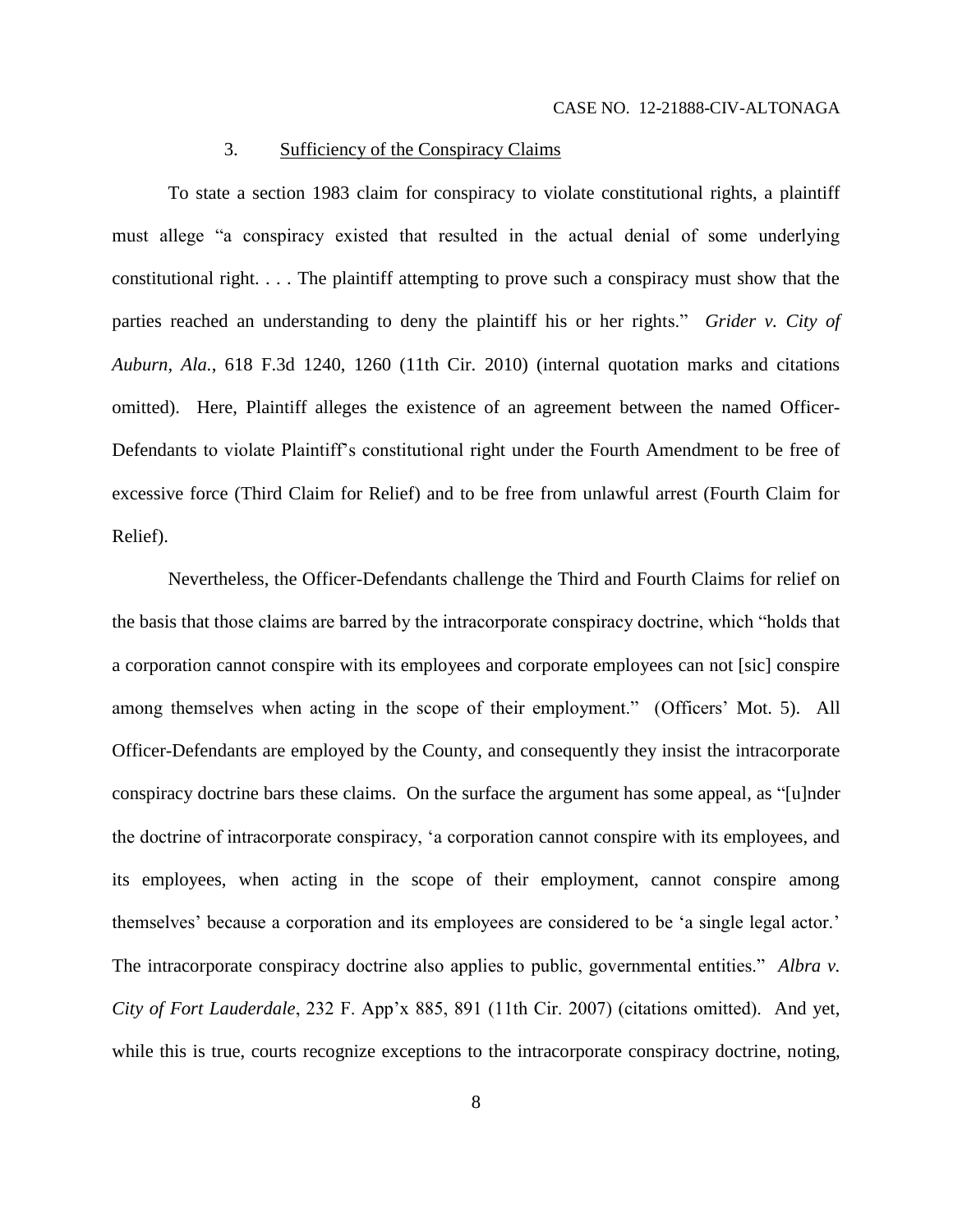#### CASE NO. 12-21888-CIV-ALTONAGA

for example, that where agents act far outside the course of employment, it may be possible for them to form a conspiracy, *see Johnson v. Hills & Dales Gen. Hosp.*, 40 F.3d 837, 841 (6th Cir. 1994); and refusing to shield corporate employees and corporations accused of criminal conspiracies, *see Aque v. Home Depot U.S.A., Inc.*, 629 F. Supp. 2d 1336, 1343 (N.D. Ga. 2009). The parties do not address these exceptions in their briefing, but the Court finds them applicable to the present facts and that the exceptions compel a denial of the Officer-Defendants' Motion addressing the Third and Fourth Claims for Relief.

# **B. The County's Motion**

Plaintiff has named the County as a defendant in his Fifth Claim for Relief (false arrest) and Sixth Claim for Relief (negligent training). The County asserts it enjoys sovereign immunity from suit as to the false arrest claim because the claim is based upon the bad faith actions of County police officers taken outside the scope of their employment. (*See* County's Mot. 4–6 (citing FLA. STAT. § 768.28(9)(a); *Moore v. Miami-Dade Cnty.*, 502 F. Supp. 2d 1224, 1235 (S.D. Fla. 2007); *Sanchez v. Miami-Dade Cnty.*, No. 06-21717-Civ, 2007 WL 1746190 (S.D. Fla. Mar. 28, 2007)). Plaintiff does not address this well-established bar to his claim against the County in his Response [ECF No. 41]. Accordingly, the Fifth Claim is dismissed.

As to the Sixth Claim for Relief regarding the County's negligent training of its officers, the County complains that Plaintiff fails to include any factual matter supporting the claim, instead merely repeating the formulaic legal conclusions supporting such claim. The Court agrees that the Amended Complaint fails to reveal what actions or omissions the County is responsible for in its training of the Officer-Defendants. In his Response, Plaintiff appears to concede this point, and asks for leave to amend to include the necessary factual matter. (*See*